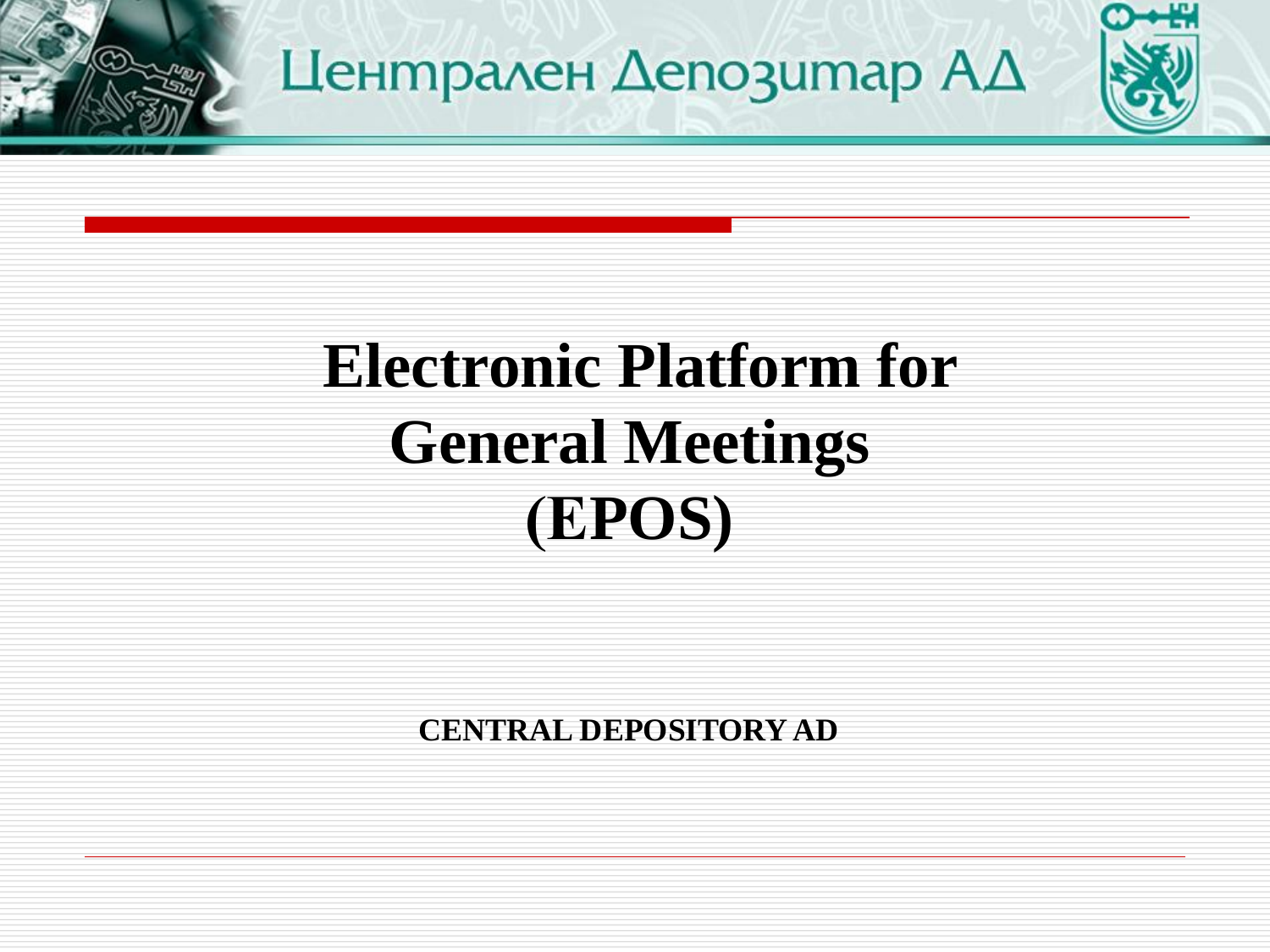#### **I. EPOS - Key Features:**

- Design, development and ownership of Central Depository AD;
- $\triangleright$  Online platform enabling:
	- Issuers to manage the GM organization processes;
	- Shareholders / Bondholders to exercise their voting rights;
- $\blacktriangleright$  Fully automated GM process;
- $\triangleright$  Use of electronic signature;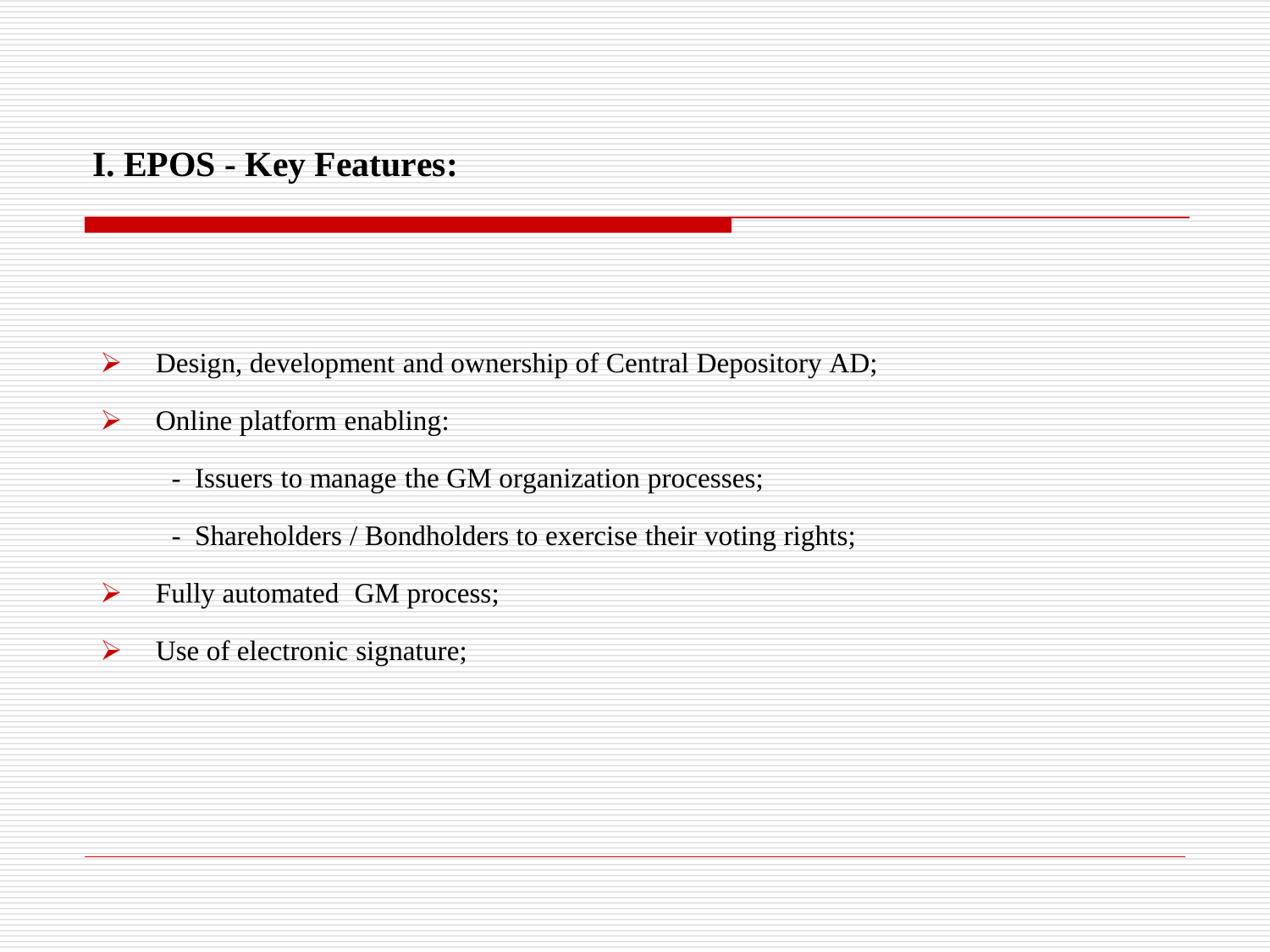#### **EPOS - Key Features-cont.:**

- **User friendly tool for public and non-public companies, incl. all organizations that** conduct GM
- **Paperless platform**
- **Live video-streaming and recording on demand**
- **Electronic archive**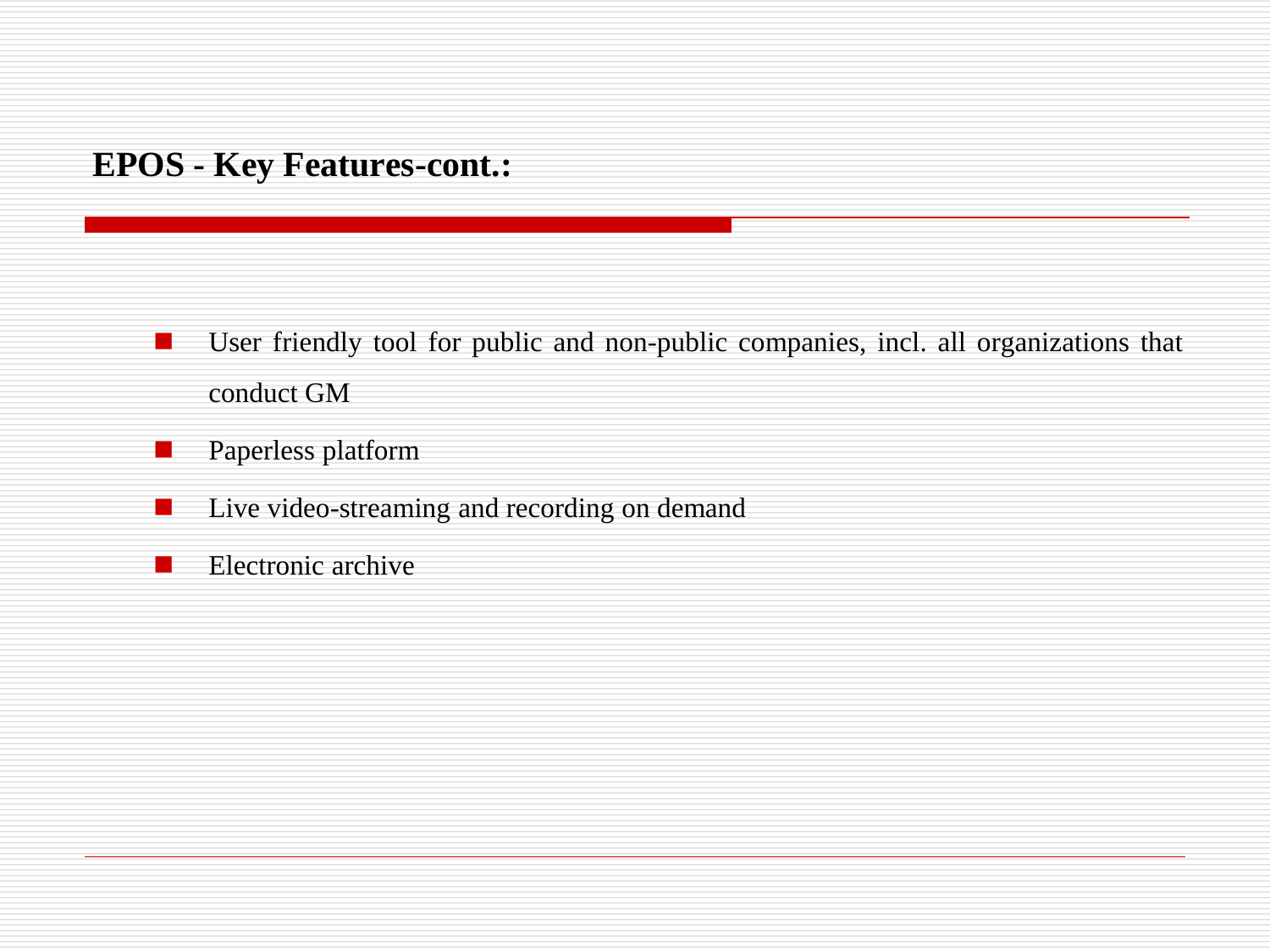#### **II. Issuers' Services**

- $\triangleright$  All services for the Issuer available from a single point:
	- **Electronic Meeting Notice;**
	- $\blacksquare$  Publication of the GM agenda;
	- Opportunity to attach all GM documents;
	- Adding new agenda items, according to the LPOS, Art. 118, para. 2 (if such);
	- Option to edit published data;
	- **Let** Loading the shareholders/bondholders list;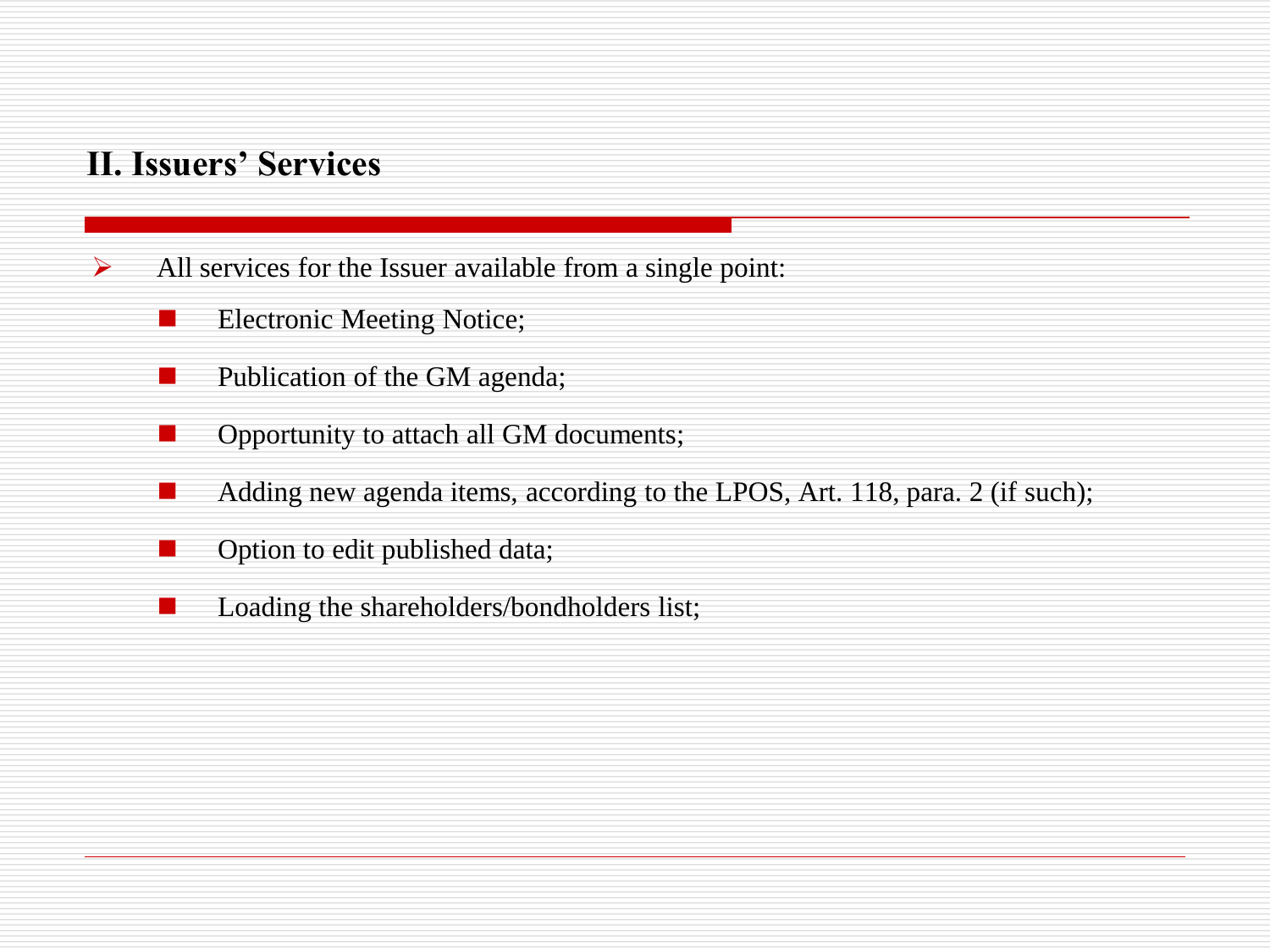#### **Issuers' Services–cont.**

- **Simplifying preparation of the GM attendance list with a participation type** indication;
- **Electronic management of GM:** 
	- Automatic navigation through different GM stages
	- Automatic quorum calculation
	- Electronic submission of procedural proposals
	- Automatic voting results calculation
	- Exchange of comments
	- Preparation of GM final results' reports
	- Maintaining EPOS English version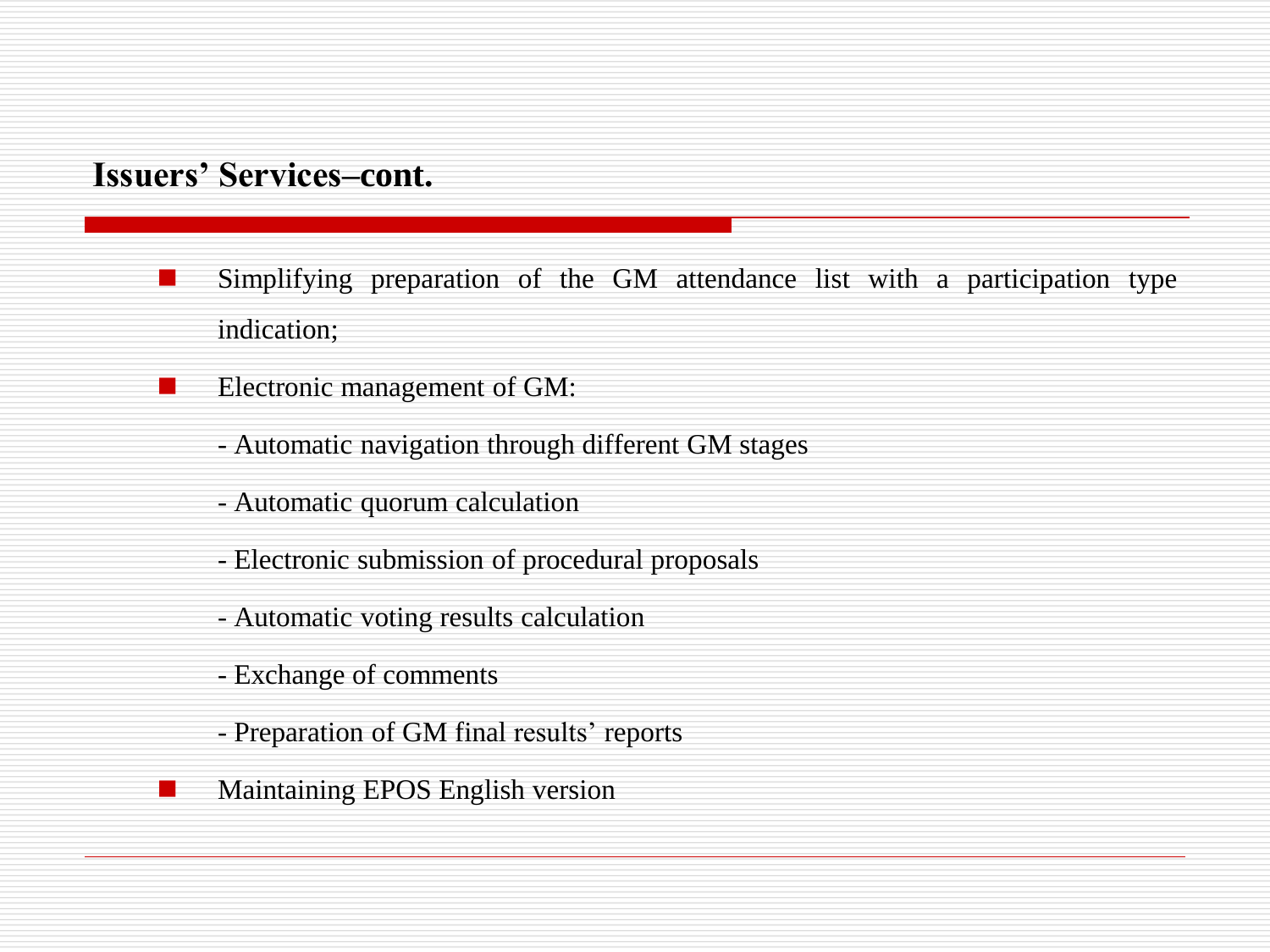# **Screen: Electronic Meeting Notice**

| New GM                                                      |                                            |
|-------------------------------------------------------------|--------------------------------------------|
| Company                                                     | Централен Депозитар ТЕСТ                   |
| $\textsf{ISIN} \star$                                       | $\blacktriangledown$                       |
| Type $^{\star}$                                             | $\star$                                    |
| $RD^*$                                                      | $\boxplus$<br>dd.MM.yyyy                   |
| Date and time of the meeting *                              | $\Box$ hh<br>$: \mathsf{mm}$<br>dd.MM.yyyy |
| Start of registration<br>End of registration                | hh : mm<br>hh<br>$: \mathsf{mm}$           |
| Date and time of new GM in case there was absence of quorum | dd.MM.yyyy<br>$\bullet$ hh : mm            |
| Place *                                                     | Postal code, Street,                       |
| $\text{City}~^{\star}$                                      |                                            |
| Link to full GM information                                 |                                            |
| Incoming number from Trade Register                         | $\pmb{0}$                                  |
| Agendas +                                                   |                                            |
|                                                             | Agendas                                    |
| $\#$                                                        | Content                                    |
| No agendas to show                                          |                                            |
| Publish<br>Close                                            |                                            |
| $\mathbb{N} \mathbb{0}$<br>File name                        | Language                                   |
| No records found.                                           |                                            |
| FILES_ON_BG   # Upload   @ Cancel                           |                                            |
|                                                             |                                            |
| $+$ FILES_ON_EN<br>J Upload   @ Cancel                      |                                            |
|                                                             |                                            |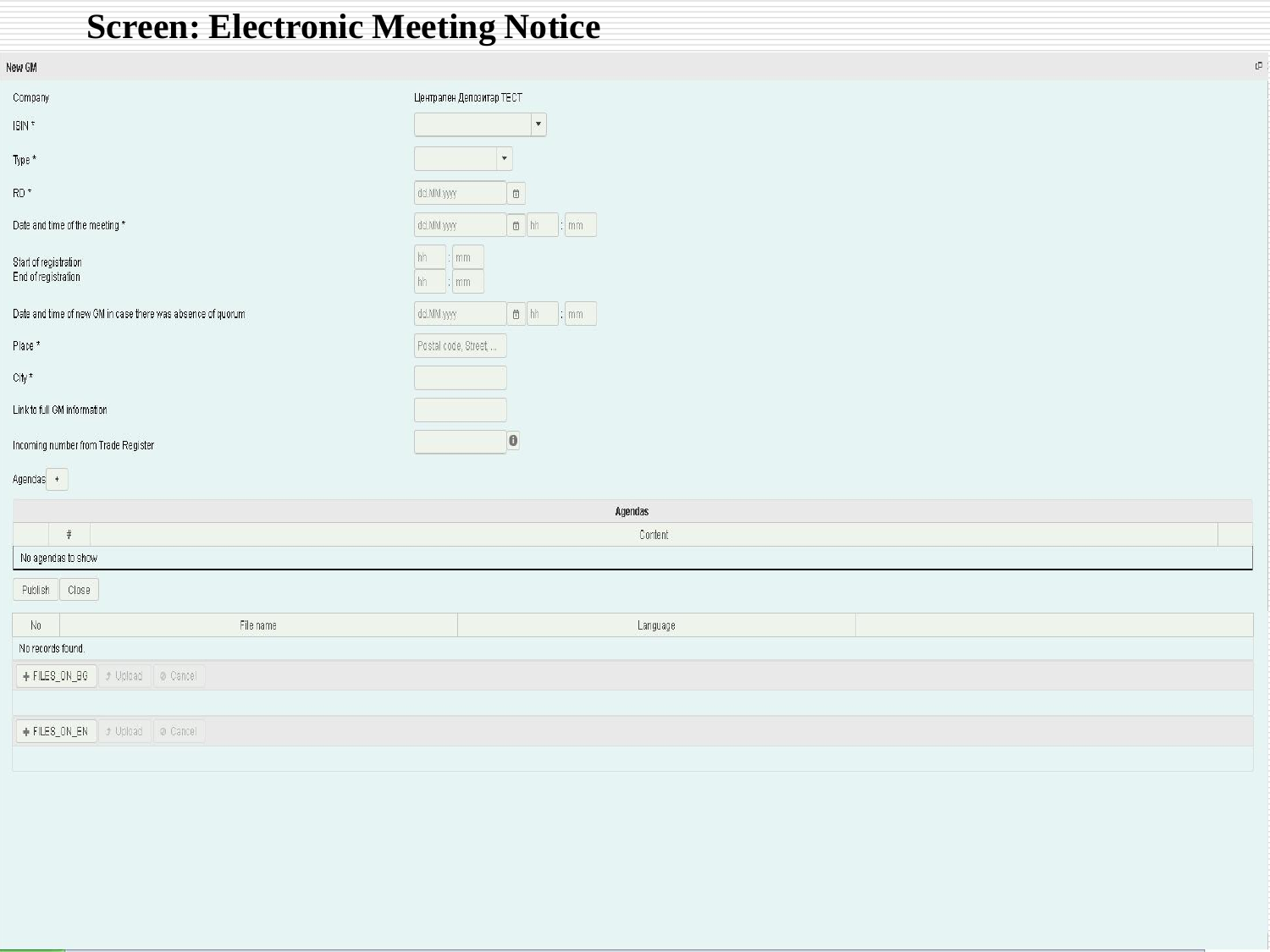## **Screen: GM Administrator**

| $\overline{\mathfrak{t}}$<br>Menu | @ Ordinary GM    Централен Депозитар ТЕСТ    BG110000TEST (Shares)    Date:    SESSID=1447 MEETING_ID=2227<br>v Choose sesion                                                 |                                                                                                                                                                                                                                |          |          | $N$ Live | Sign out | RESET (!) |
|-----------------------------------|-------------------------------------------------------------------------------------------------------------------------------------------------------------------------------|--------------------------------------------------------------------------------------------------------------------------------------------------------------------------------------------------------------------------------|----------|----------|----------|----------|-----------|
| Index<br>GM administration panel  | Phase: GM Check in<br>Maximum quorum: 1200 (100.00)% Physical quorum:<br>(-%) Online Quorum: 0 (0.00)% Prevote Quorum:<br>$(-%)$ Quorum:                                      | $(-\%)$                                                                                                                                                                                                                        |          |          |          |          |           |
| E meeting hall                    |                                                                                                                                                                               |                                                                                                                                                                                                                                |          |          |          |          |           |
| Reports                           | List of shareholders<br>Proposal.                                                                                                                                             |                                                                                                                                                                                                                                |          |          |          |          |           |
| News                              | 1. OM available for opening 2. GM Check in   >   3. Quorum calculation 4. Procedural proposals 5. Voting procedural proposals 6. Voting the GM agenda started 7. GM completed |                                                                                                                                                                                                                                |          |          |          |          |           |
| User's guide<br>Presentation EPOS |                                                                                                                                                                               |                                                                                                                                                                                                                                |          |          |          |          |           |
| FAQ                               | Proposals and agendas                                                                                                                                                         |                                                                                                                                                                                                                                |          |          |          |          | $\Box$    |
| Regulatory                        | Agend<br>Proposal text                                                                                                                                                        | $\mathsf{For}$                                                                                                                                                                                                                 | Against  | Abst     |          |          |           |
| General Meeting Procedure         | Agenda                                                                                                                                                                        | $\mathsf{For}$                                                                                                                                                                                                                 | Against  | Abst     |          |          |           |
| System Requirements               | 1. Приемане на финансовия отчет за 2016 г.<br>1.1 Одобрен                                                                                                                     | $100(-%)$                                                                                                                                                                                                                      | $0(-% )$ | $0(-% )$ |          |          |           |
|                                   |                                                                                                                                                                               |                                                                                                                                                                                                                                |          |          |          |          |           |
|                                   | Flow of events<br><b>Express opinion</b>                                                                                                                                      |                                                                                                                                                                                                                                |          |          |          |          |           |
|                                   | Send                                                                                                                                                                          | 28.11.2017 03:35>Presence changed[]:SIGNIN ADMIN5<br>28.11.2017 03:34>Login[session_admin]:session_admin<br>28.11.2017 03:34>Login[session_admin]: session_admin<br>28.11.2017 03:36>Phase changed[undefined]: SESSION_CHECKIN |          |          |          |          |           |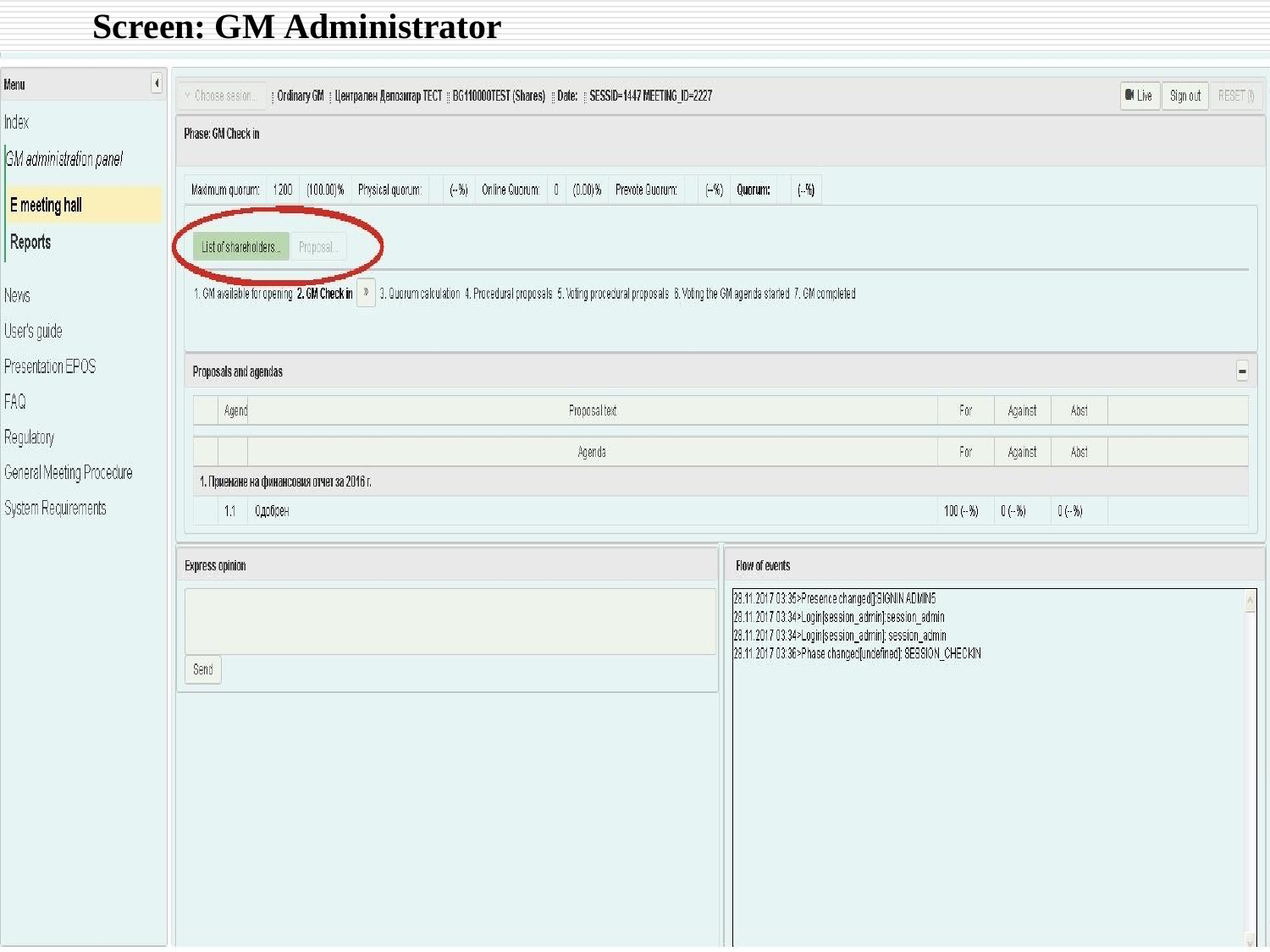#### **Screen: GM final results' reports**

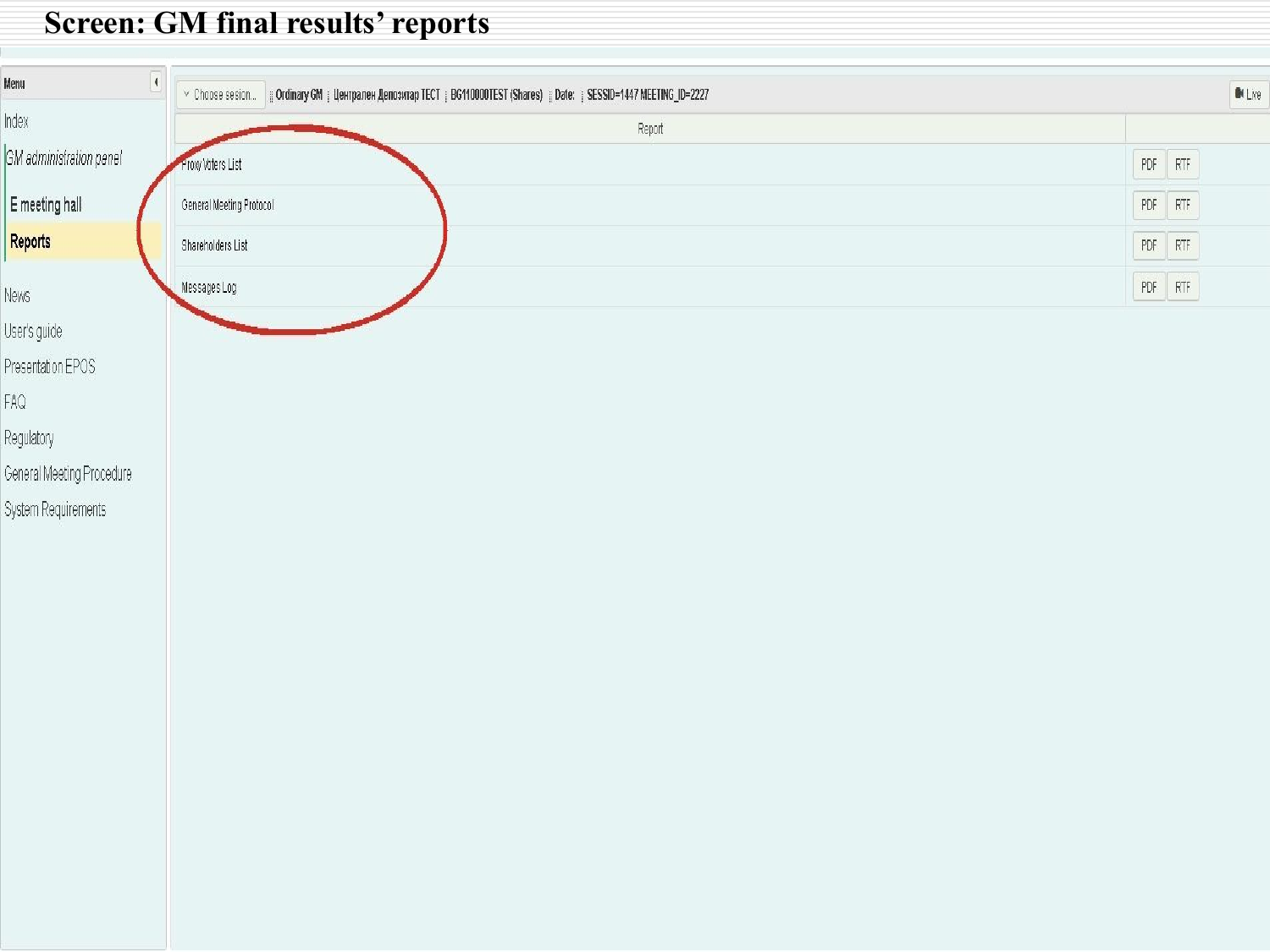#### **III. Shareholders' Services**

- $\triangleright$  All services for the Shareholder available from a single point:
	- **Pre-voting**
	- **Electronic Proxy appointment**
	- Option to change the pre-vote before and during GM online participation
	- **Option to cancel a power of attorney**
	- Option for different type of voting (for custodians)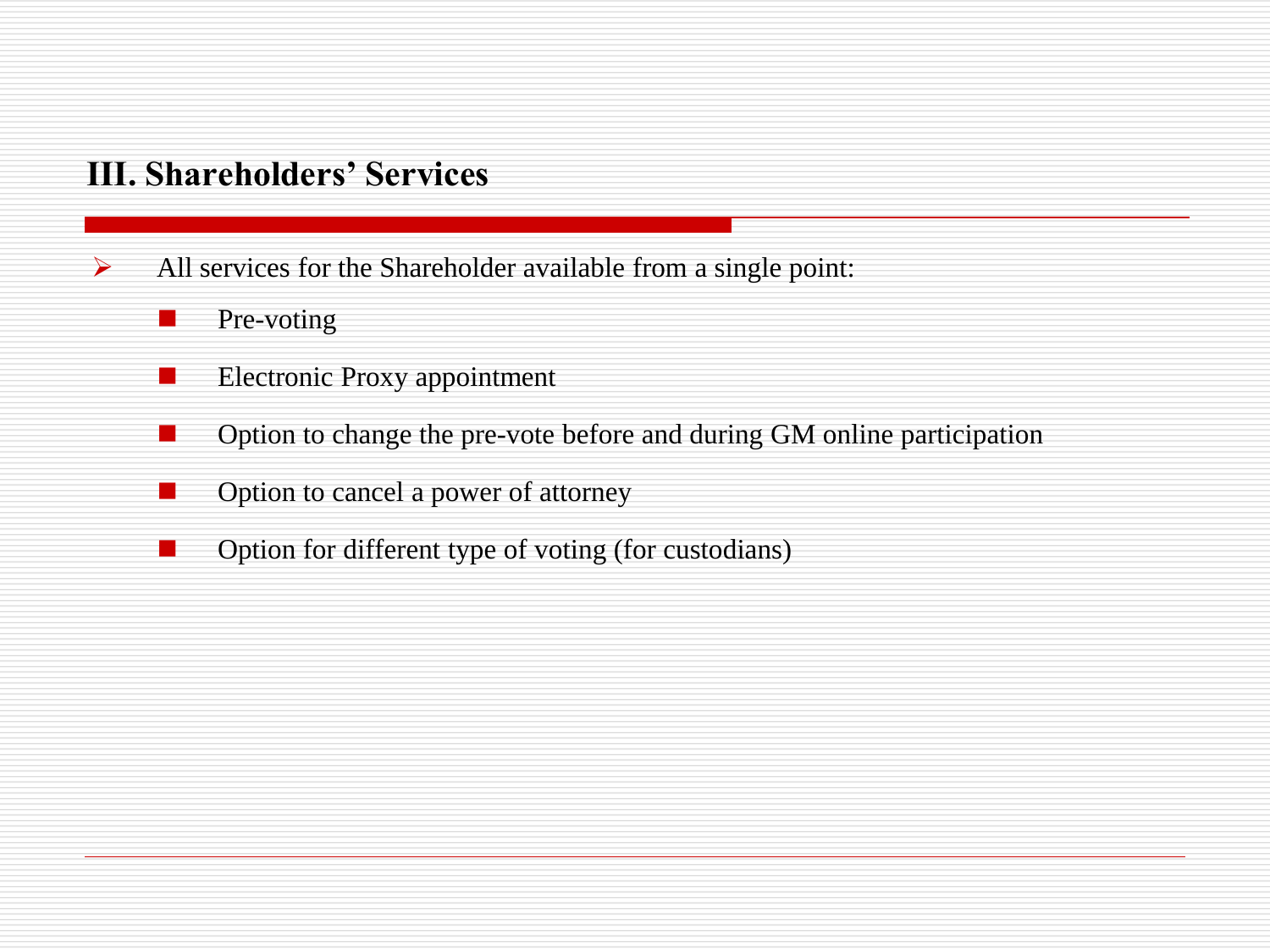#### **Shareholders' Services –cont.**

- **GM** Online participation
- **EXChange of comments, opinions and remarks**
- $\blacksquare$  Receiving the final voting results
- **Live video-streaming on demand**
- Electronic guide documents and manuals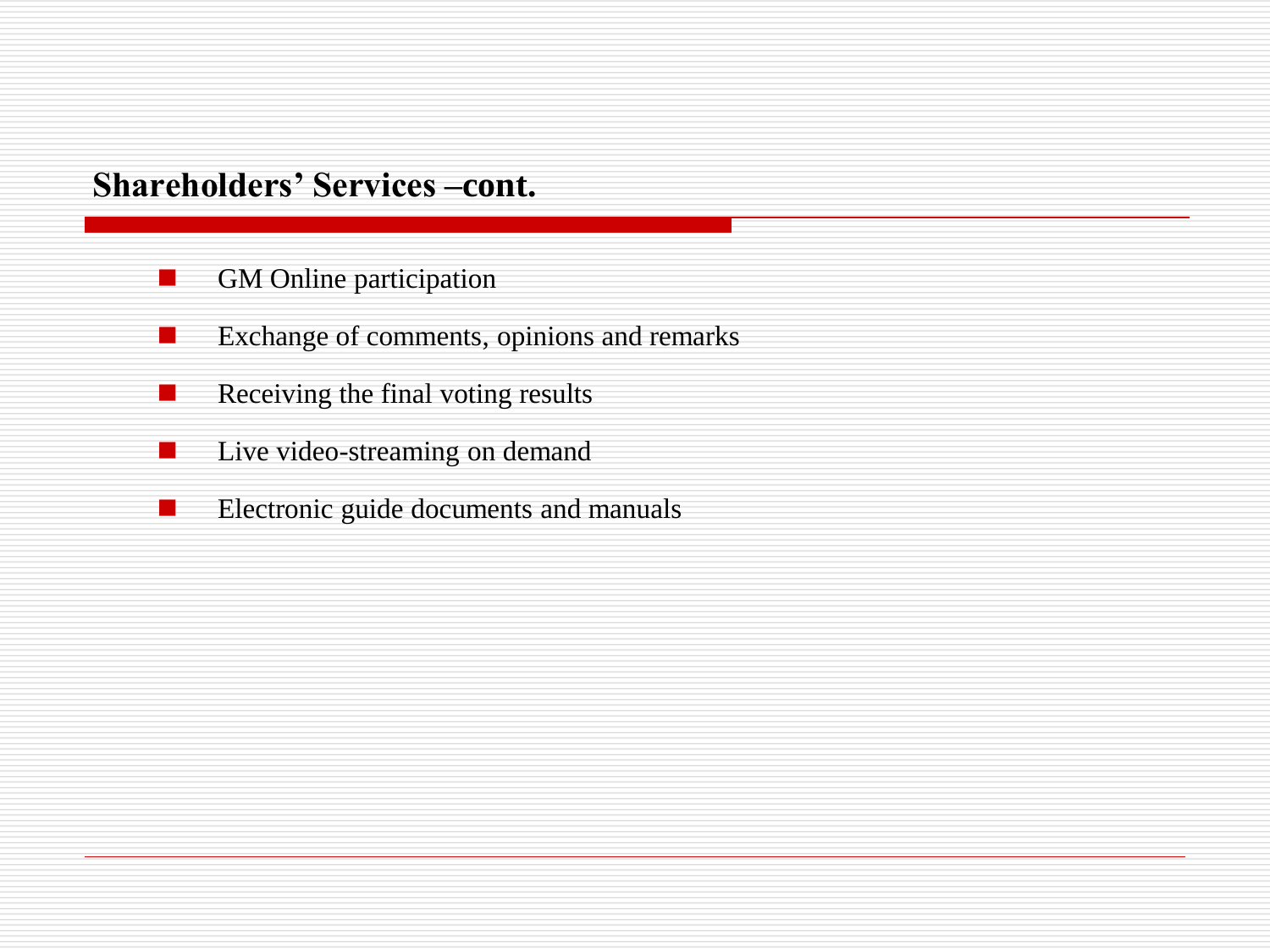# **Screen: Attendance type allocation and Proxy appointment**

|                                                                               | $\pmb{\times}$                                                                                                                                                             |
|-------------------------------------------------------------------------------|----------------------------------------------------------------------------------------------------------------------------------------------------------------------------|
| Select participation type                                                     |                                                                                                                                                                            |
| I will not participate in GM via EPOS OI will participate via EPOS            |                                                                                                                                                                            |
| Participation                                                                 | Phase                                                                                                                                                                      |
|                                                                               |                                                                                                                                                                            |
|                                                                               |                                                                                                                                                                            |
|                                                                               | GM afrer Re                                                                                                                                                                |
|                                                                               | GM afrer Re                                                                                                                                                                |
| Voting mode * Vote at the proxy discretion Vote at the shareholder discretion | GM afrer Re                                                                                                                                                                |
|                                                                               | GM afrer Re                                                                                                                                                                |
|                                                                               | GM compete                                                                                                                                                                 |
|                                                                               | GM before R<br>GM before R                                                                                                                                                 |
|                                                                               | GM started                                                                                                                                                                 |
|                                                                               | GM started                                                                                                                                                                 |
|                                                                               |                                                                                                                                                                            |
|                                                                               |                                                                                                                                                                            |
|                                                                               |                                                                                                                                                                            |
|                                                                               |                                                                                                                                                                            |
|                                                                               |                                                                                                                                                                            |
|                                                                               | $\overline{\mathcal{A}}$<br><b>Upcoming General Meetings</b><br>$\bigcap$ In person $\bigcirc$ Proxy $\bigcirc$<br>${\sf Proxy}$<br>7801010000<br>Proxy's ID<br>Save Close |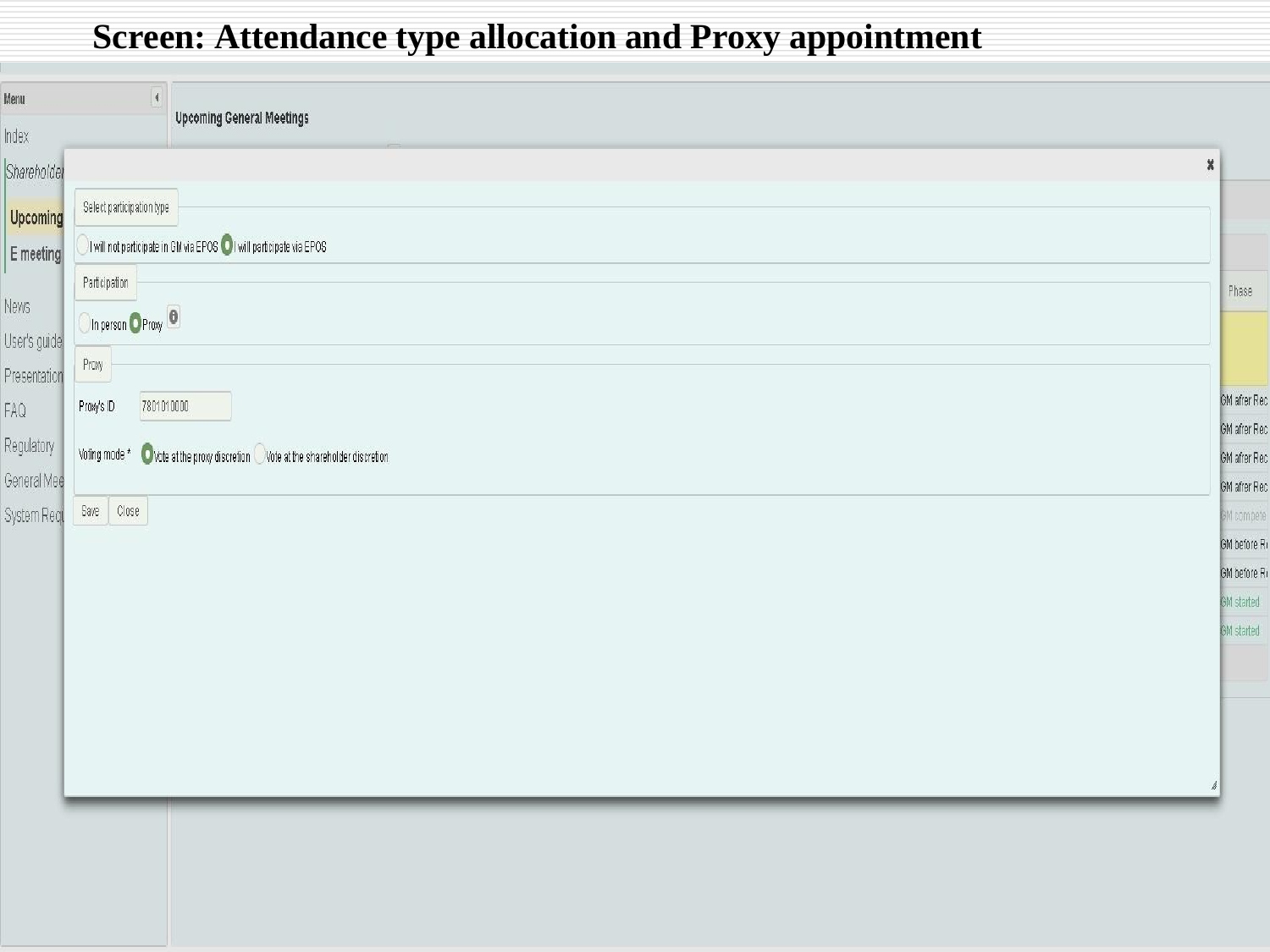# **Screen: Pre-voting (in person)**

| $\overline{A}$<br>un                        |                         |                                                                     |   |      |      |         |      |        |                             |       |                |              |         |         |
|---------------------------------------------|-------------------------|---------------------------------------------------------------------|---|------|------|---------|------|--------|-----------------------------|-------|----------------|--------------|---------|---------|
| xeb                                         |                         | <b>Upcoming General Meetings</b>                                    |   |      |      |         |      |        |                             |       |                |              |         |         |
| hareholder's panel                          |                         | Select upcoming general meeting and specify attendance $  \bm{0}  $ |   |      |      |         |      |        |                             |       |                |              |         |         |
| Jpcoming General Meetings                   | General meetings        |                                                                     |   |      |      |         |      |        |                             |       |                |              |         |         |
| E meeting hall                              |                         |                                                                     |   |      |      |         |      |        |                             |       |                |              |         |         |
| <b>SWG</b>                                  | $\overline{c}$          | Company                                                             | S | Date | Time | RD      | Type | Amount | Participation               | Proxy |                | Voted        |         | Phase   |
| car <sup>i</sup> c quida                    | $\overline{\mathbf{R}}$ |                                                                     |   |      |      |         |      |        | I will participate via EPOS |       | $\sqrt{2}$     |              |         |         |
|                                             |                         |                                                                     |   |      |      |         |      |        |                             |       |                |              |         | X       |
| VO ANDONOV<br>$\mathbf{v}$                  |                         |                                                                     |   |      |      |         |      |        |                             |       |                |              |         |         |
|                                             |                         |                                                                     |   |      |      | Prevote |      |        |                             |       |                |              |         |         |
|                                             |                         |                                                                     |   |      |      |         |      |        |                             |       | $\mathsf{For}$ | Against      | Abst    | Total   |
| 1. Approval of financial statement for 2016 |                         |                                                                     |   |      |      |         |      |        |                             |       |                |              |         |         |
| Approvad                                    |                         |                                                                     |   |      |      |         |      |        |                             |       | $\mathbf{0}$   | $\mathbb{0}$ | $100\,$ | $100\,$ |
| Save <b>O</b> Close                         |                         |                                                                     |   |      |      |         |      |        |                             |       |                |              |         |         |

| 2146 | Централен Депозитар ТЕСТ | BG110000TEST (Shares) | 24.11.2017 10:00 | 23.11.2017 Ordinary GM | 100 | GM started |
|------|--------------------------|-----------------------|------------------|------------------------|-----|------------|
|      |                          |                       |                  |                        |     |            |
|      |                          |                       |                  |                        |     |            |
|      |                          |                       |                  |                        |     |            |
|      |                          |                       |                  |                        |     |            |
|      |                          |                       |                  |                        |     |            |
|      |                          |                       |                  |                        |     |            |
|      |                          |                       |                  |                        |     |            |
|      |                          |                       |                  |                        |     |            |
|      |                          |                       |                  |                        |     |            |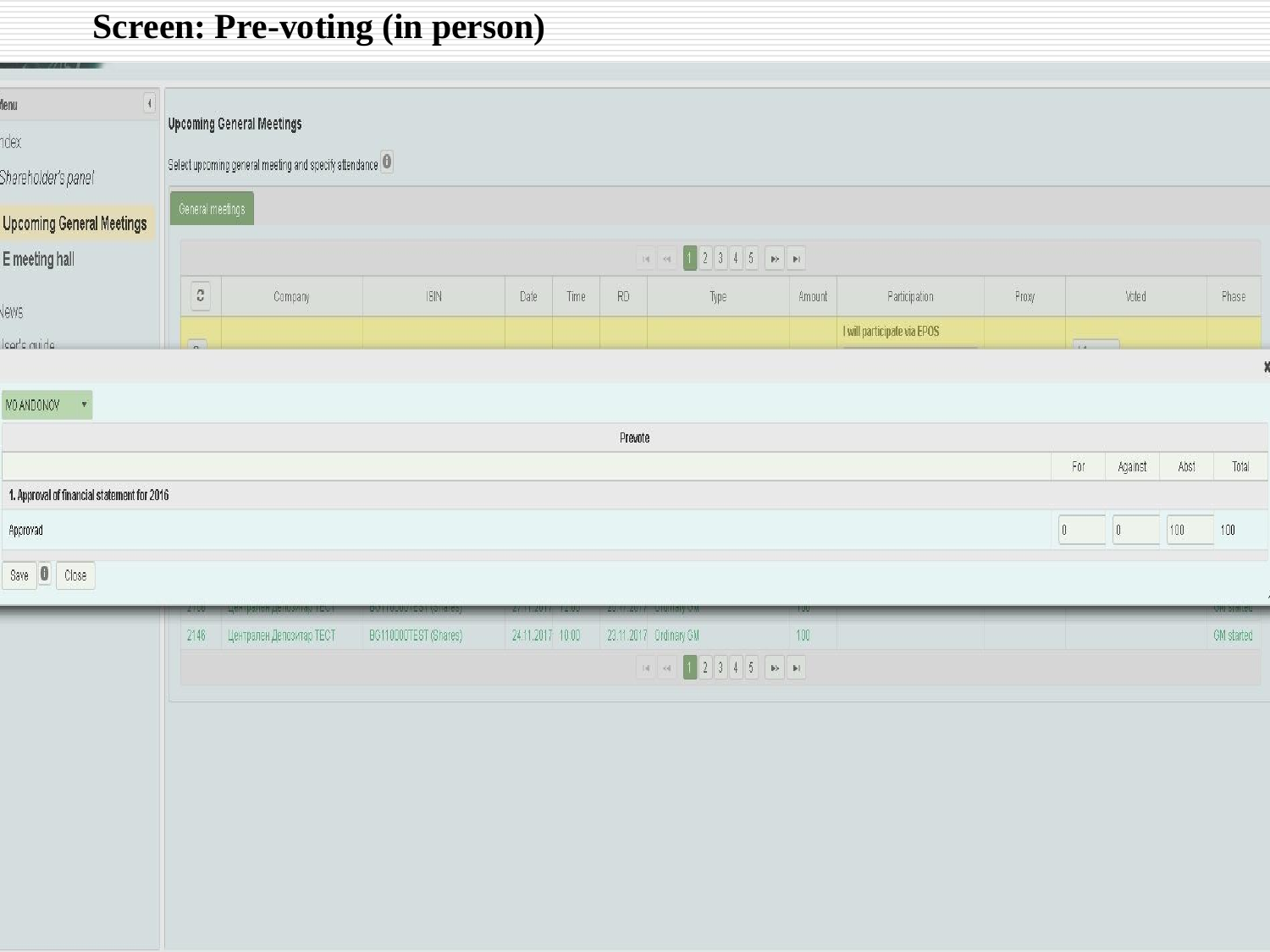# **Screen: Online participation**

| <b>Upcoming General Meetings</b>                    | <b>Express opinion</b>                         |                                   |          |           |                                                                                                                                                                                                                                                                                                                                                                              | Flow of events |  |
|-----------------------------------------------------|------------------------------------------------|-----------------------------------|----------|-----------|------------------------------------------------------------------------------------------------------------------------------------------------------------------------------------------------------------------------------------------------------------------------------------------------------------------------------------------------------------------------------|----------------|--|
| E meeting hall<br>User's guide<br>Presentation EPOS | Send<br>Vote sending field 00:00:00            |                                   |          |           | 28.11.2017 04:47>Presence changed[:SIGNIN ADMIN5<br>28.11.2017 04:46>Login[session_admin]:session_admin<br>28.11.2017 04:47>Phase changed[:SESSION_CHECKIN<br>28.11.2017 04:47>Presence changed[:SIGNOUT CLIENT_BOSS=5<br>28.11.2017 04:47>Logout[5]:SIGNOUT CLIENT_BOSS=5<br>28.11.2017 04:50>Presence changed[:SIGNIN CLIENT_BOSS=1<br>28.11.2017 04:49>Login[user1]:user1 |                |  |
|                                                     | $\mathsf{For}$<br>Client                       | Against                           | Abst     |           | Total                                                                                                                                                                                                                                                                                                                                                                        |                |  |
|                                                     | No data to display                             |                                   |          |           | $\blacksquare$                                                                                                                                                                                                                                                                                                                                                               |                |  |
| General Meeting Procedure                           | Proposals and agendas                          |                                   |          |           |                                                                                                                                                                                                                                                                                                                                                                              |                |  |
| System Requirements                                 | Agend<br>Proposal text                         | Abst<br>$\mathsf{For}$<br>Against |          |           |                                                                                                                                                                                                                                                                                                                                                                              |                |  |
|                                                     | Agenda                                         | For                               | Against  | Abst      |                                                                                                                                                                                                                                                                                                                                                                              |                |  |
|                                                     | 1. Приемане на годишния финансов отчет за 2016 |                                   |          |           |                                                                                                                                                                                                                                                                                                                                                                              |                |  |
|                                                     | 1.1 Приет                                      | $0(-% )$                          | $0(-% )$ | $100(-%)$ |                                                                                                                                                                                                                                                                                                                                                                              |                |  |
|                                                     |                                                |                                   |          |           |                                                                                                                                                                                                                                                                                                                                                                              |                |  |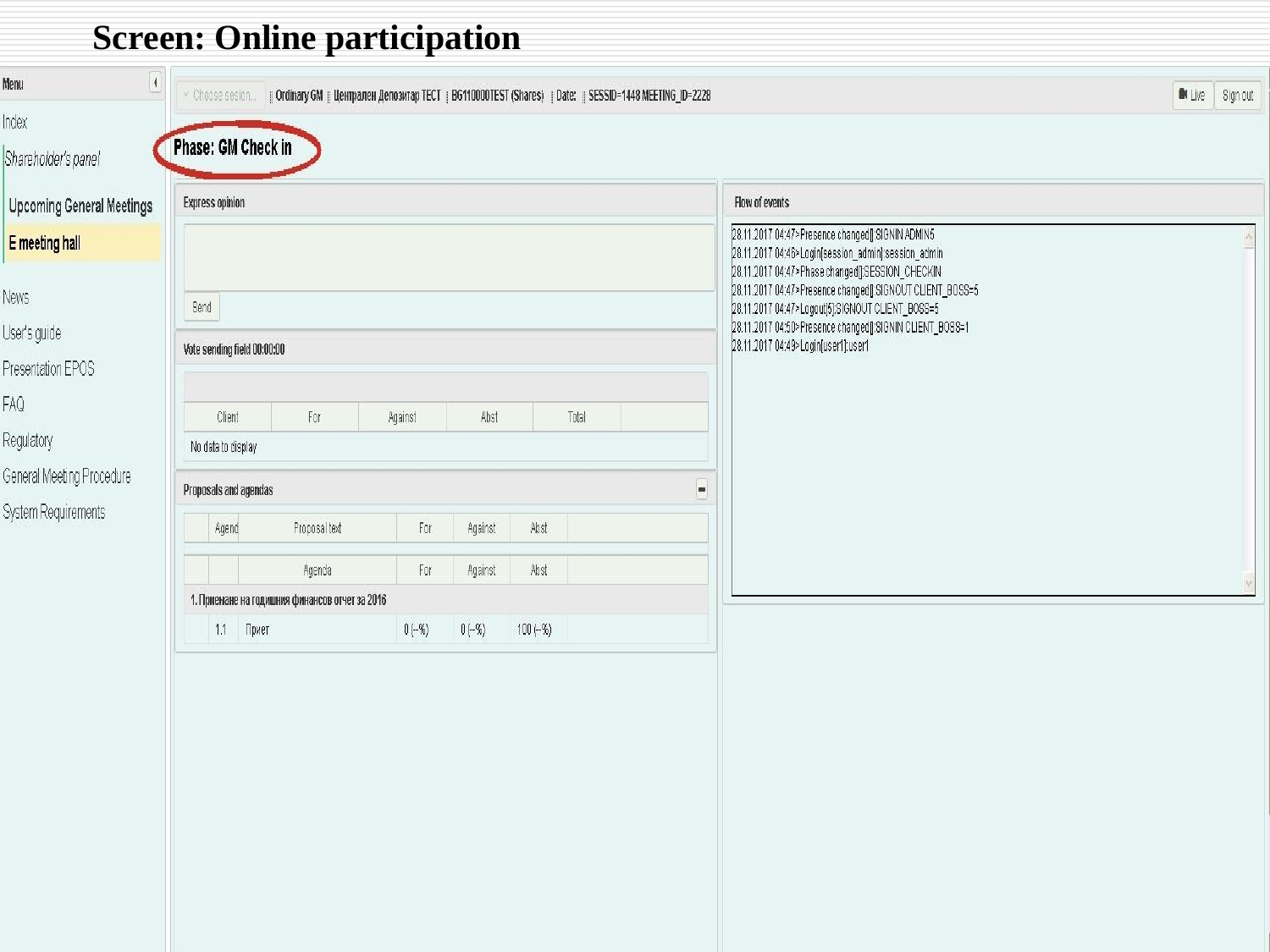#### **IV. International requirements conformity**

- **►** Overcoming cross-border barriers:
- EPOS English version
- $\triangleright$  Instant access to information from the source (Issuer)
- $\triangleright$  Instant access to GM documents and materials
- $\triangleright$  Electronic Proxy appointment
- $\triangleright$  Option for different types of voting